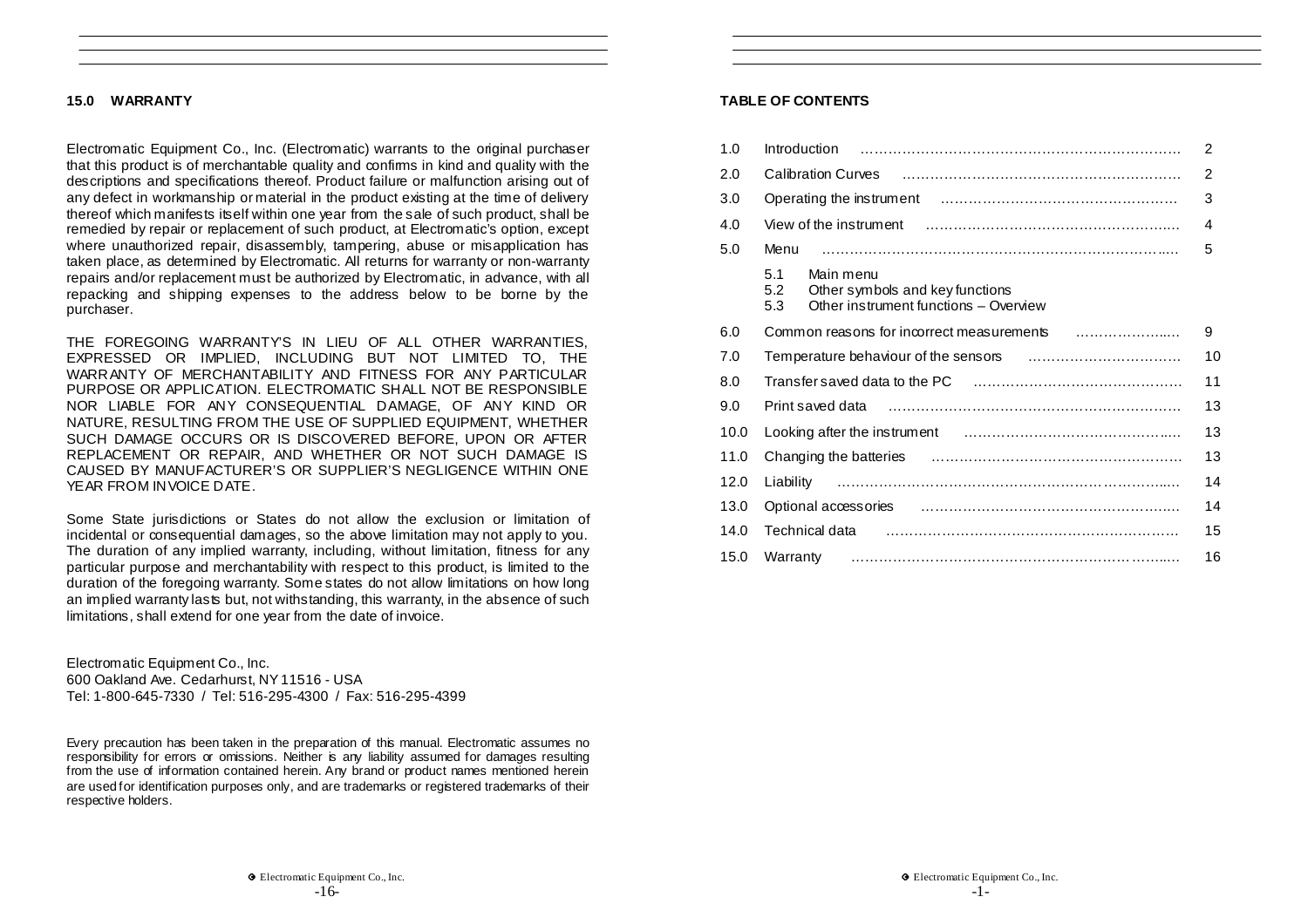# **1.0 INTRODUCTION**

To switch on the instrument, press the  $\mathbb U$  key for 3 seconds. If a menu item is shown, press the left key I  $\pm$  Exit or  $\mp$  Rolling Menu until the measuring window appears. The measurement value is now shown on the display.

# **2.0 CALIBRATION CURVES**

| Name of<br>calibration curve | <b>Meaning</b>                             | Unit             | <b>Instrument</b> |
|------------------------------|--------------------------------------------|------------------|-------------------|
| relHum                       | Relative humidity of Air                   | %RH              | <b>RH1/RH5</b>    |
| <b>Dew Point</b>             | Dew point                                  | ℃ or F           | RH17RH5           |
| absHum                       | Absolute humidity of Air                   | q/m <sup>3</sup> | RH <sub>1</sub>   |
| <b>EMC Wood</b>              | Equilibrium<br>moisture<br>content of wood | %EMC             | I RH1             |

## **Explanation of calibration curves:**

**relHum**: This shows the relative air humidity in %RH (relative humidity) and the temperature in the selected unit ( $\mathbb C$  or  $\mathbb F$ ).

absHum: This shows the absolute air humidity in g/m<sup>3</sup> (grams of water per cubic meter of air) and the temperature in the selected unit ( $\mathcal C$  or  $\mathcal F$ ).

**Dew Point:** This shows the dew point and the temperature in the selected unit (°C) or  $F$ ).

**EMC Wood:** This shows the equilibrium moisture content of wood (for the timber stored under these conditions) in % moisture cont. of wood and the temperature in the selected unit ( $\mathbb C$  or  $\mathbb F$ ).

# **14.0 TECHNICAL DATA**

| <b>Measurement:</b>                      | Meas. Range                                 |  | / Resolution<br>/ Accuracy                                                    |                  |                                |  |
|------------------------------------------|---------------------------------------------|--|-------------------------------------------------------------------------------|------------------|--------------------------------|--|
| <b>Relative humidity:</b>                | 0 to 100%RH                                 |  | $/0.1\%$                                                                      |                  | / $\pm$ 1.5% (0 - 90% at 25°C) |  |
|                                          | Temperature Pt1000 DIN B °C:                |  |                                                                               |                  |                                |  |
|                                          | $-10$ to $+60^{\circ}$                      |  | $/0.1$ °C                                                                     |                  | $/10.4$ °C (at 25°C)           |  |
| Temperature F:                           | 14 to 140 F                                 |  | $/0.3$ F                                                                      | / ±0.7F (at 77F) |                                |  |
| Dew Point °C:                            | $-55$ to $+60^{\circ}$                      |  | /0.1C                                                                         |                  |                                |  |
|                                          | Dew Point °F:<br>$-67$ to 140 $F$           |  | $/0.3$ F                                                                      |                  |                                |  |
|                                          | Absolute humidity: 0 to 130g/m <sup>3</sup> |  | $/0.1$ g/m <sup>3</sup>                                                       |                  |                                |  |
| Equilibrium moisture<br>content of wood: | 2 to 30%                                    |  | /0.1%                                                                         |                  | $/10.5\%$ (at 25°C)            |  |
| Operating temp. range                    |                                             |  | -10°C to 60°C / 14 to 140°F                                                   |                  |                                |  |
| Storage temperature                      |                                             |  | -20℃ to 60℃ / -4 to 140°F                                                     |                  |                                |  |
| <b>Temperature compensation</b>          |                                             |  | Automatic                                                                     |                  |                                |  |
| Memory for meas. values                  |                                             |  | approx 10.000 meas. values                                                    |                  |                                |  |
| Menu languages                           |                                             |  | Deutsch, English, Français, Italiano                                          |                  |                                |  |
| <b>Power supply</b>                      |                                             |  | 4 x 1.5 Volt AA Alkaline Batteries (approx.<br>1800 measurements)             |                  |                                |  |
| <b>Switchoff time</b>                    |                                             |  | after approx. 4 minutes                                                       |                  |                                |  |
| <b>Power consumption</b>                 |                                             |  | 55 mA (with display lighting)                                                 |                  |                                |  |
| Display                                  |                                             |  | 128 x 64 matrix display, with LED backlighting                                |                  |                                |  |
| <b>Dimensions:</b><br>Housing:           |                                             |  | Weight (incl. batt.)<br>Sensor:                                               |                  |                                |  |
| <b>RH1:</b>                              | 145 x 63 x 24mm                             |  | 100mm x Ø 12mm                                                                |                  | approx. 210g                   |  |
| <b>RH5:</b>                              | 145 x 63 x 29mm                             |  | 295mm x 20mm x 4mm                                                            |                  | approx. 285g                   |  |
| <b>Protection class</b>                  |                                             |  | IP 40                                                                         |                  |                                |  |
| Delivery includes                        |                                             |  | Wooden case<br>4 x 1.5 Volt AA Alkaline Batteries<br>Short instruction manual |                  |                                |  |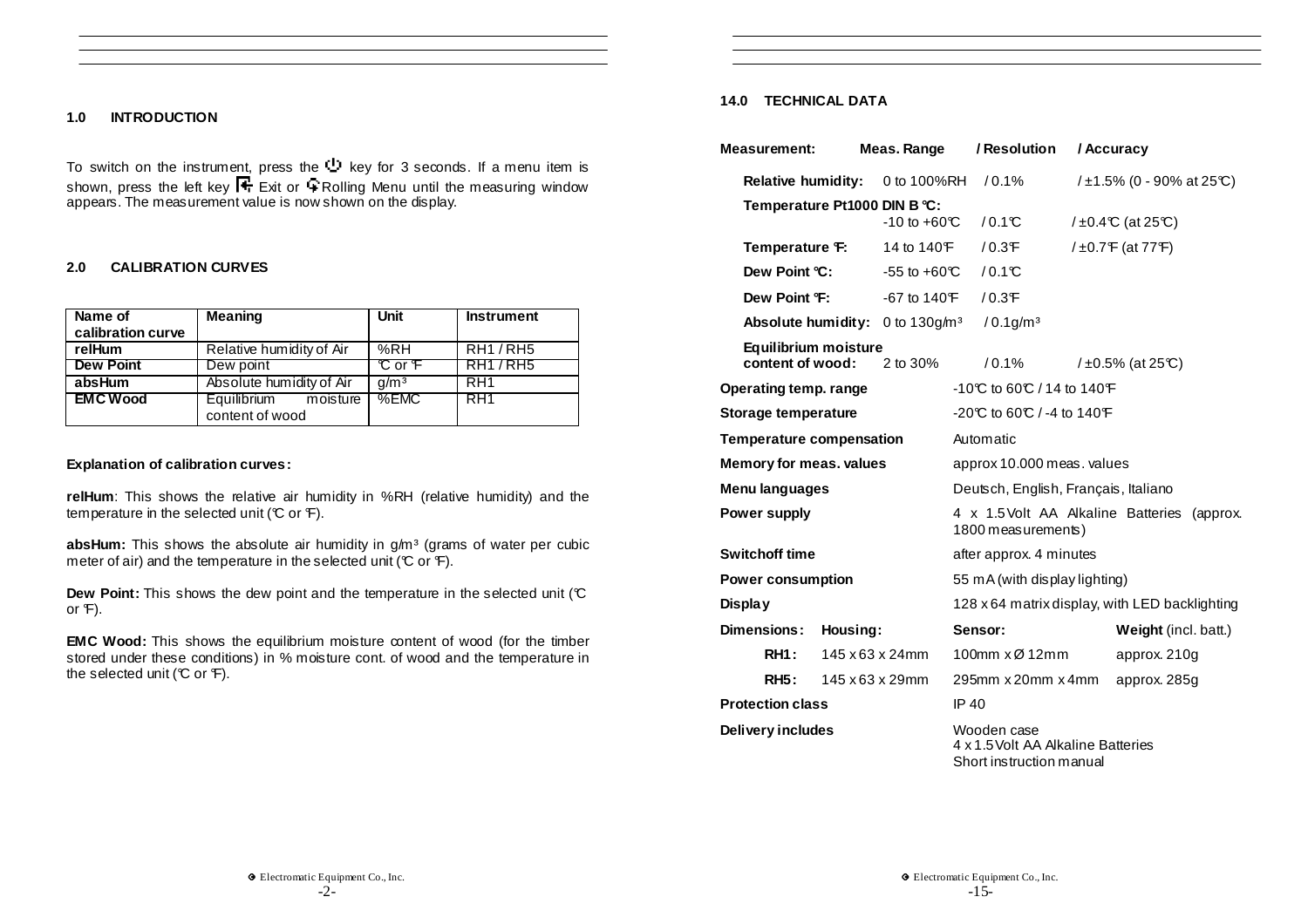## **12.0 LIABILITY**

The manufacturer is not liable for any incorrect measurements and resulting damages.

As this rapid measurement procedure is influenced by product specific and application-specific conditions, we recommend you carry out a plausibility check on the measurement results. Each instrument has a serial number and warranty seal. If this is broken we cannot provide warranty. If the instrument is defective, contact Electromatic.

## **13.0 OPTIONAL ACCESSORIES**

**Wall holder / table stand** Two-in-one holder for the RHx instrument series made of acrylic glass.

**Interface** for printing saved data on a portable printer and/or transferring data to a PC incl. Software **LogMemorizer** 

**LogMemorizer data recording and analysis software for Windows® PCs** based on a database; for recording data, direct analysis of measurement values in the program, numerous export functions. Download a demo version from www.checkline.com.

**Portable measurement value printer** – Battery-powered direct thermal printer

**Sword cover for RH5** to protect the sword-shaped sensor for use with heavy stacks.

**Sword cover remover for RH5** for removing the sword cover from heavy stacks.

**Checking unit and humidity standards**: For checking your own RHx moisture meter.

# **3.0 OPERATING THE INSTRUMENT**

**Switching on: Press**  $\Phi$  **for 3 seconds.** 

**Changing the calibration curve:**  $\triangle$  or  $\blacktriangledown$ .

**Setting the time:** Press  $\widehat{\mathbf{F}}$  three times - Options – Date / Time

**Hold the measurement value (HOLD):** Press the  $\Pi$  key (this must be set in the menu Log Time)

**Switching on the display lighting:** Press the  $\mathbb{Q}$  key briefly; the display lighting switches off automatically after approx. 20 seconds. Pressing any key activates the display lighting.

**Switching off:** Press the key for 5 seconds. The instrument switches off when you stop pressing this key. The instrument switches off approx. 4 minutes after the last key has been pressed.

**Changing the menu language**: Options – Language – select the language required.

**Moving from the simple user level to the menu**: The instrument must be switched off. Switch the instrument on and as soon as the display lighting comes on, press **A AND**  $\overline{\mathbf{Y}}$  simultaneously until the menu appears.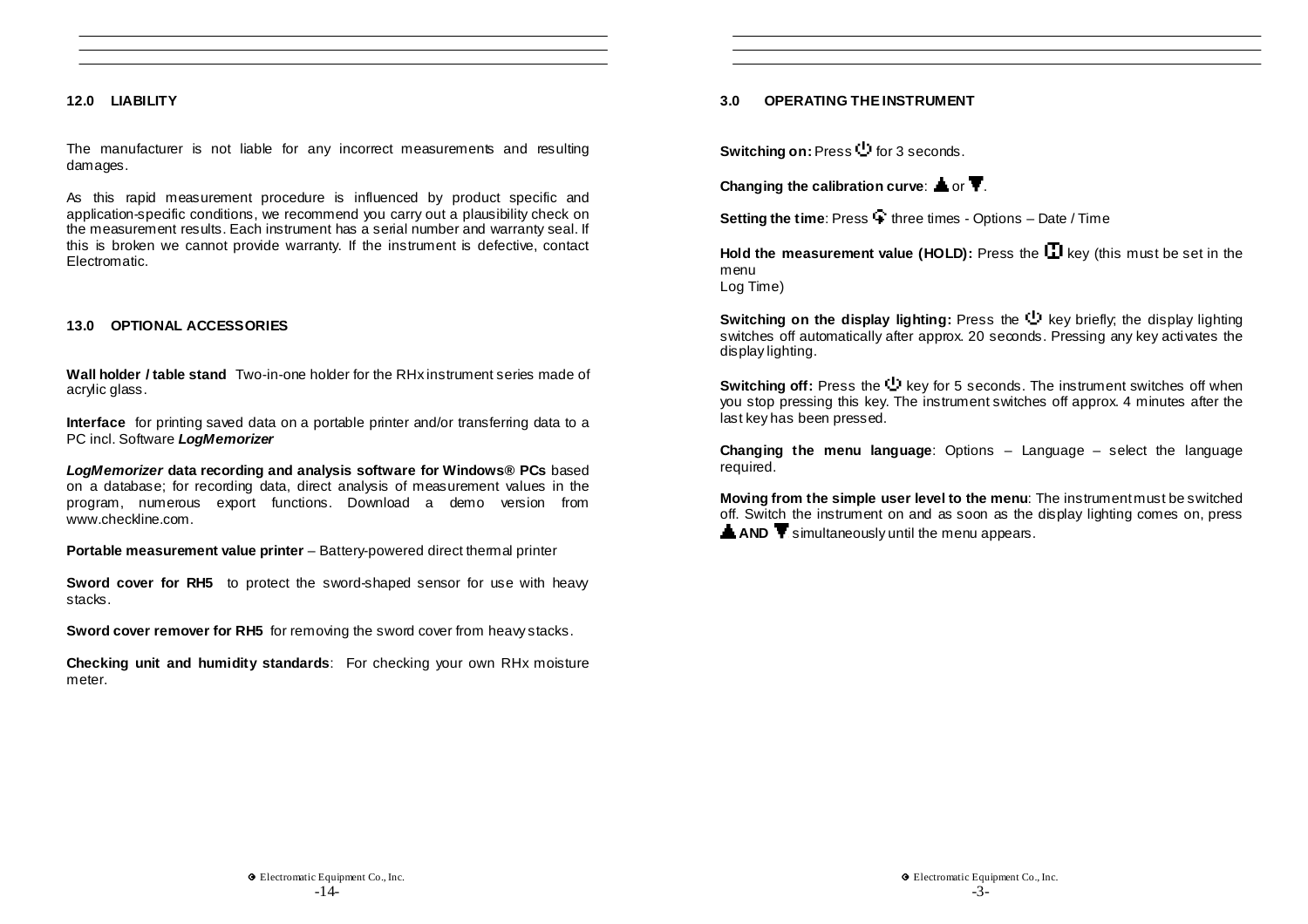# **4.0 VIEW OF THE INSTRUMENT**



# **10.0 LOOKING AFTER THE INSTRUMENT**

Do not drop the instrument or expose it to excessive temperatures. Only clean it with a lint-free, **dry** cloth. The instrument is not waterproof. Do not immerse the sensor in liquid.

For more information on looking after the instrument, see www.checkline.com

How often you need to check the instrument depends on the use and the required level of accuracy. You can check **RHx** instruments yourself (see Optional accessories)

For a fee, Electromatic can also carry out a calibration at their factory. In this case you will also receive a calibration certificate.

# **11.0 CHANGING THE BATTERIES**

Batteries are supplied in the instrument when delivered.

# **Changing the batteries:**

Use a finger to press the arrow on the battery cover and pull it back.

Remove the flat batteries and replace them with four new **1.5 Volt AA Alkaline Batteries**. Make sure you place the battery poles in the right positions.

Press the batteries down so you can close the cover.



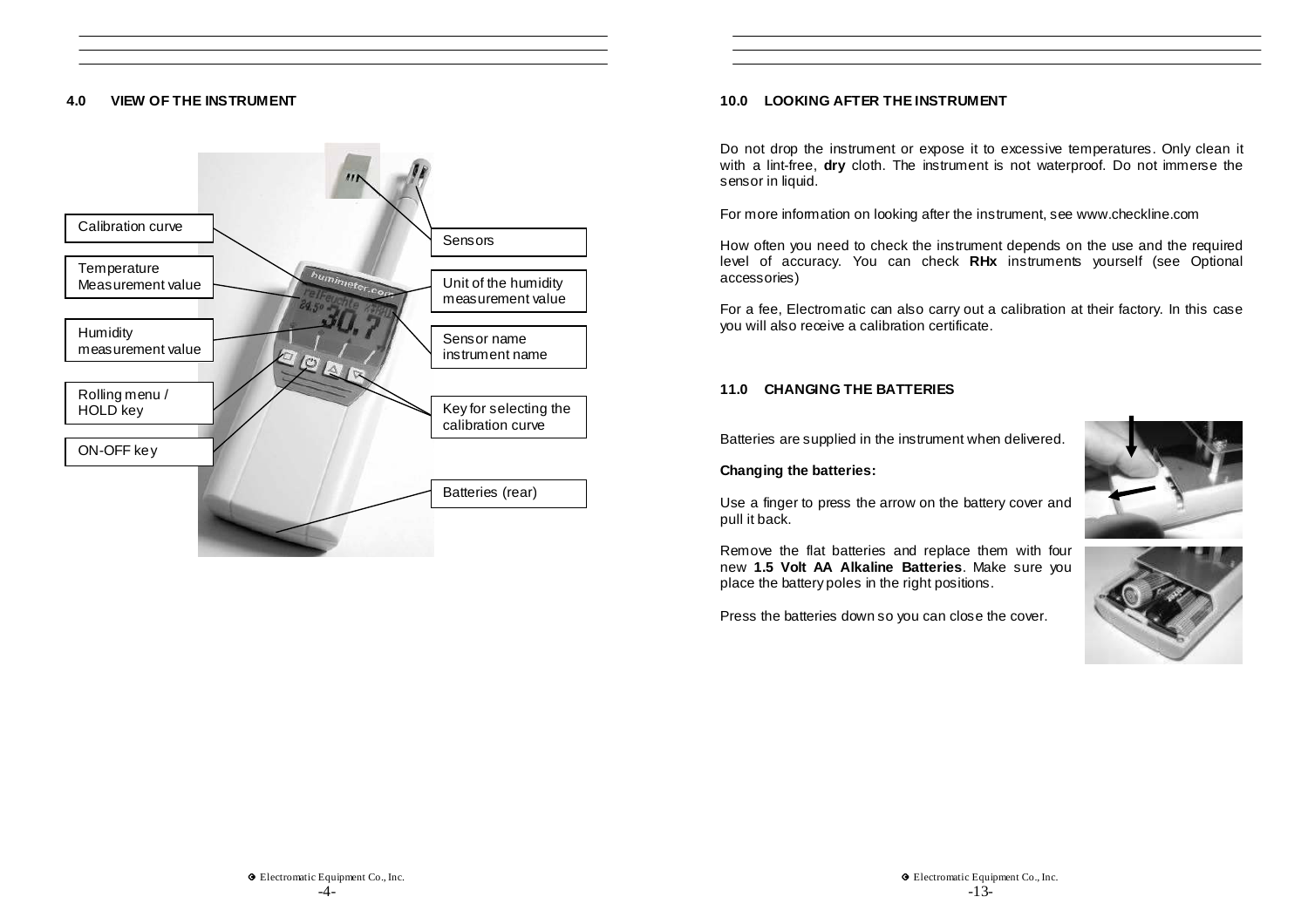# **9.0 PRINT SAVED DATA**

To print your saved data, connect the device to the printer using the printer cable that was delivered with your device. Carefully loose the protection cap on the moisture meter. At first plug in the side of the connector with the close plastic casing at the moisture meter. Then switch on the device.

Not till then the other side of the cable has to be plugged in at the printer. Switch on the printer by pressing  $\cup$ . Now the green LED is blinking. If it does not blink, please change the batteries and try again.

Press the  $\frac{1}{2}$  button at your moisture meter until you reach the menu (see image on the right). Choose "Print Logs" and confirm by pressing  $\Box$ .

Now you can select if you want to print the last saved measuring series or all saved measuring series (logs).

Confirm by pressing  $\biguparrow$  again. The selected logs are printed out now.

To save paper, please think of clearing the data storage regularly.











## **Online Print and Online Send**

Your device supports the function "Online Print" and "Online Send", this can be activated in the menu "Options". If an option is active, every newly recorded log will immediately be printed or transferred to the PC after pressing  $\blacksquare$  key.



# **5.0 MENU**

**There are 4 menu levels.** 

**The symbols show the key functions in the different menus.** 

| 1. Type selection:   | G O ▲ ▼   |
|----------------------|-----------|
| 2. Saving:           | ৭৬ ⊞তি⊄   |
| 3. Additional level: | ፍ ଓ<br>14 |

 $\widehat{\mathbf{F}}$  Rolling Menu: Use this key to enter the different menu levels and main menu.

 $\mathbb U$  Power: Press this key for to switch the instrument off (5 sec.) or on (3 sec.). Press this key briefly to activate the display lighting.

- Up: This key moves you to the next type/calibration curve.
- v Down: This key moves you to the previous type/calibration curve.
- $\Box$  Disk: Use this key to save measurement values.

If this symbol  $\bullet$  and a number are beside the disk symbol an AutoLog series is started.

If only a number is shown in front of the disk symbol the measurement value can be saved manually (manual log). Zero means that the number of values saved at that time is zero.

Alternatively:  $\Box$  Hold: The currently shown measurement value is held. It is released when another key is pressed.

<sup>1</sup>CrO View logs: If no logs are active (the last measuring series has been completed), you can use this symbol to view the saved measuring series.

Alternatively: Edit logs: If logs are active (the current measuring series is not yet completed), you can press this symbol and then enter e.g. batch number and supplier's data for the series.

Edit type: This symbol has no function on RH1 and RH5.

In the additional level, press  $\widehat{\mathbf{F}}$  (Rolling Menu) to enter the main menu.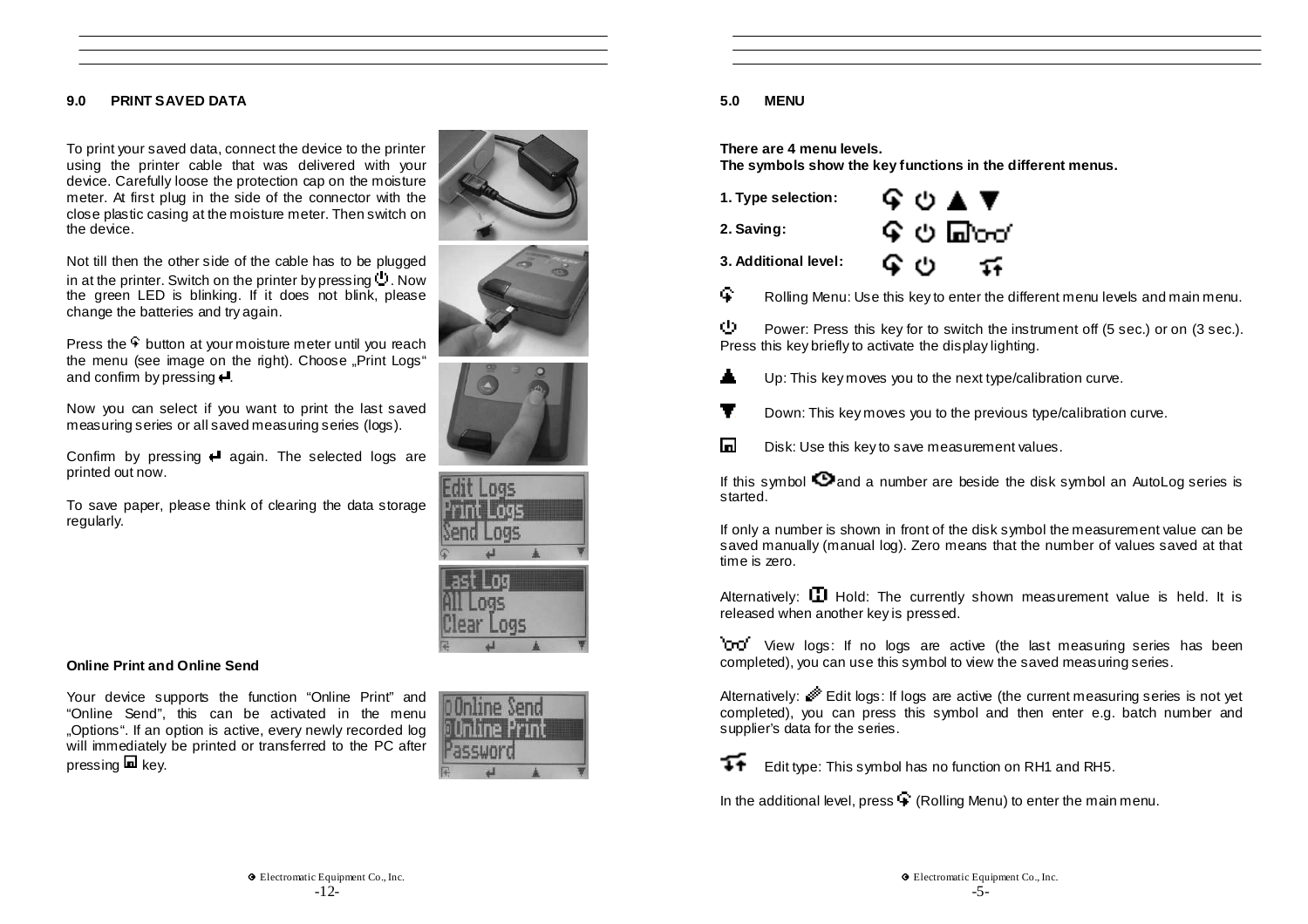#### **5.1 Main menu**

#### Edit Logs

Manual Logs Auto Logs Clear Logs

# Print Logs

Last Logs All Logs Clear Logs

## Send Logs

Manual Logs Auto Logs Clear Logs

## **Options**

Date / Time Log Time Language **Unlock**  $C / F$ Userlevel BL On Time Auto Off Time Calibrate Materialcalib. Password Reset

**Status** 

# **8.0 TRANSFER SAVED DATA TO THE PC**

To send your saved logs to the PC, connect the moisture meter device to your PC using the USB cable that was delivered with your device. Carefully loose the protection cap on your moisture meter and plug in the USB mini B connector. The bigger connector has to be connected to a USB slot on your PC. Start the LogMemorizer software on your PC and switch on your moisture meter.

The data transfer can be started on your moisture meter or on the software.

## Starting the data transfer on the moisture meter:

Press the  $\frac{1}{2}$  key until you reach the menu (see image on the right). Then choose "Send Logs" and confirm by pressing the  $\blacktriangleright$  key. Now choose "Manual Logs" and confirm with  $\blacktriangleleft$  again. All saved logs will be sent to your PC.







## Starting the data transfer on your PC:

Press the button "remote control" in the LogMemorizer software. A drop-down menu with several options opens (see image below).

For transferring the data you can select "Import last manual log" (the last saved measuring series is transferred) or "Import all manual logs" (all saved logs are transferred).

If you click on one of these menu items, the transfer starts immediately.

For the basic adjustments of the software please look through the instructions on the LogMemorizer CD.

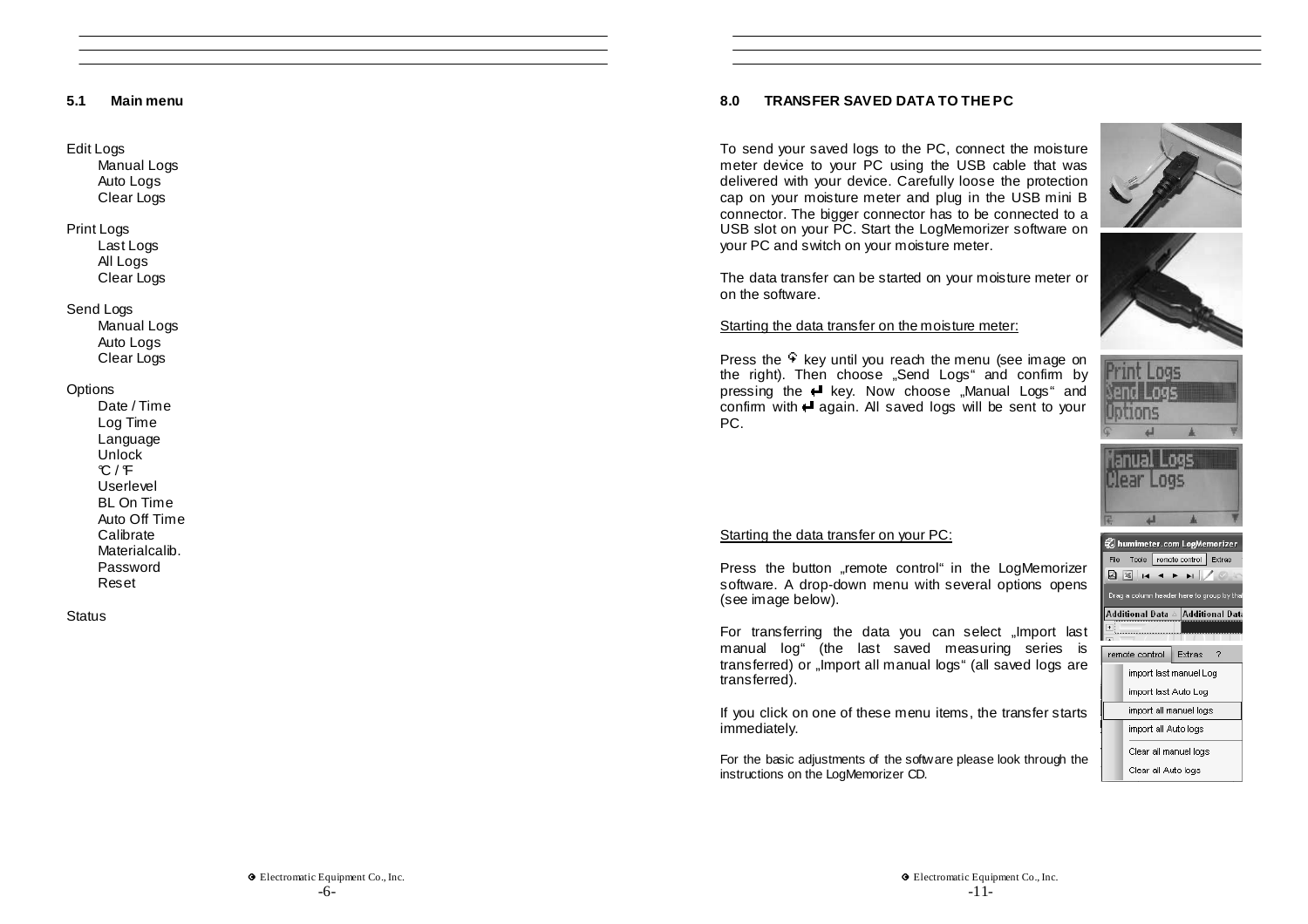# **7.0 TEMPERATURE BEHAVIOUR OF THE SENSORS**

During humidity and temperature measurement there are many parameters which affect the time required until the real measurement value is displayed.

The parameter which may cause the largest measuring errors, is the difference in temperature between the sensors or between the measuring instrument and the substance to be measured or the air.

To shorten the time required for the sensors/instrument to reach the same temperature as the substance or air, proceed as follows:

- **RH1:** Move the instrument around in the air
	- o Hold the instrument securely in your hand and move it carefully backwards and forwards. **Do not hit other objects with the instrument!**
- **RH5:** Move the sword-shaped sensor into the paper stack
	- o First push the sword only a short distance into the stack (10 cm). At brief intervals (10 seconds), push it a few more centimetres into the stack.
		- **If the temperature difference is large, repeat this procedure (several** times if necessary).
	- o If you use the sword cover to protect the sword-shaped sensor, make sure they are both the same temperature.
		- In this case, push the sword cover little by little into the stack and leave the swordshaped sensor in the cover long enough to ensure a correct measurement result.

# **5.2 Other symbols and key functions**

**Menu:** 

| ᆋ  | : Confirm – activates menu item                     |
|----|-----------------------------------------------------|
| А. | : Up - long press => jumps to the start of the menu |
| v. | : Down - long press => jumps to the end of the menu |
| Æ. | : Exit – exits the menu item or menu                |

## **Keys in menu items:**

|                                   | : Shift - 2nd functional level of the keys           |
|-----------------------------------|------------------------------------------------------|
| ്റാറ്                             | : Show the measurement values of the series          |
| ۸                                 | : Up – next measurement series (chronological)       |
| v.                                | : Down – previous measurement series (chronological) |
|                                   | : Change additional data                             |
|                                   | : Delete the measuring series or measurement value   |
|                                   | <b>OO</b> Next measurement value (chronological)     |
| $\circ \sigma \blacktriangledown$ | : Pre vious measurement value (chronological         |
| 0.9                               | : Enter digits                                       |
| A.Z                               | : Enter characters                                   |
| ⋗                                 | : Continue or move one character to the right        |
| ¢                                 | : Move one character to the left                     |
| ✓                                 | : Yes                                                |
| х                                 | : No                                                 |
| OK                                | : OK                                                 |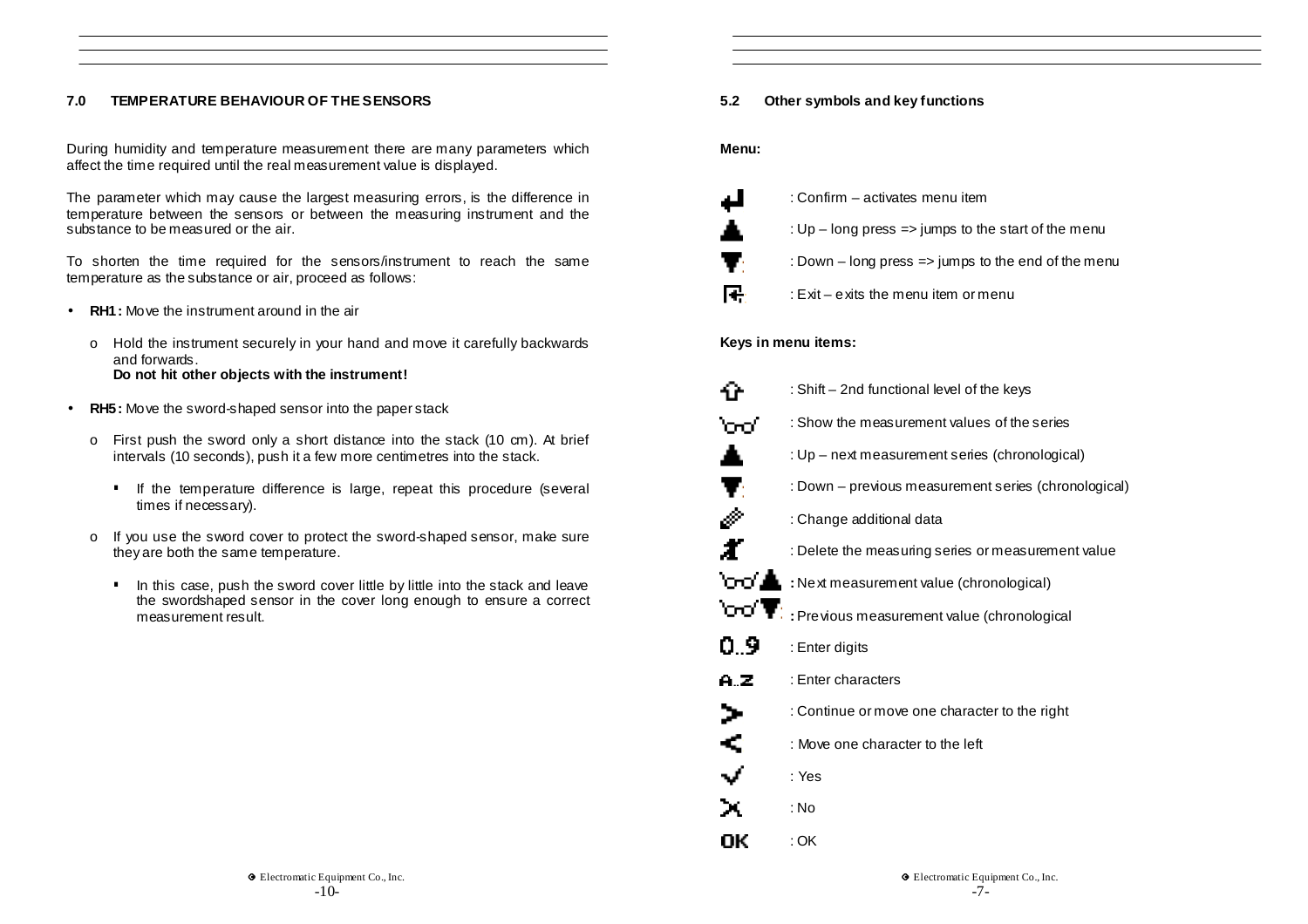## **5.3 Other instrument functions – Overview**

- Manual saving of single measurement values in a measurement series
- Automatic saving of measurement values in a measuring series
- Selection of the automatic saving interval (3 seconds to 4 hours)
- Display of the measuring series and measurement values directly on the instrument
- Printout of the saved measuring series
- Transfer and saving of the measuring series on a PC
- Display of the memory and battery status
- Selection of the menu language (DE, EN, FR, IT)
- Temperature shown in degrees Celsius or degrees Fahrenheit
- Activation of a simple user operation

# **6.0 COMMON REASONS FOR INCORRECT MEASUREMENTS**

**Sunlight or other sources of heat or cold which do not correspond to the ambient temperature** 

## **Measuring errors due to differences in temperature**

To show how important it is that the temperature of the instrument is the same as the temperature of the substance to be measured, the table below shows measuring errors due to a temperature difference of only 1 $\mathcal{C}$  / 1.8 $\mathcal{F}$  between the measuring instrument and the substance to be measured at different ambient temperatures.

|           | $10^{\circ}$ (50°F) | 20C(68F) | $30^{\circ}C(86^{\circ}F)$ |
|-----------|---------------------|----------|----------------------------|
| ∣ 10%r.H. | $\pm 0.7\%$         | ± 0.6%   | ± 0.6%                     |
| 50%r.H.   | ± 3.5%              | ± 3.2%   | $± 3.0\%$                  |
| 90%r.H.   | ± 6.3%              | ± 5.7%   | ± 5.4%                     |

At room temperature (20°C/68°F) and assumed paper m oisture value of 50% r.H. a deviation of 1°C / 1.8°F between the measuring se nsor and the substance to be measured results in a measuring error of  $3.2\%$ r.H. A deviation of  $3\textdegree C$  /  $5.4\textdegree F$ would result in a measuring error of over 10%.

Further examples are given in the "Mollier i-x" diagram.

**Dripping or sprayed water** 

**Irreversible damage to the sensor element due to aggressive gases** 

**Danger of condensation following temperature changes** 

**Dirty moisture sensor** 

**Foreign objects on the sensor**